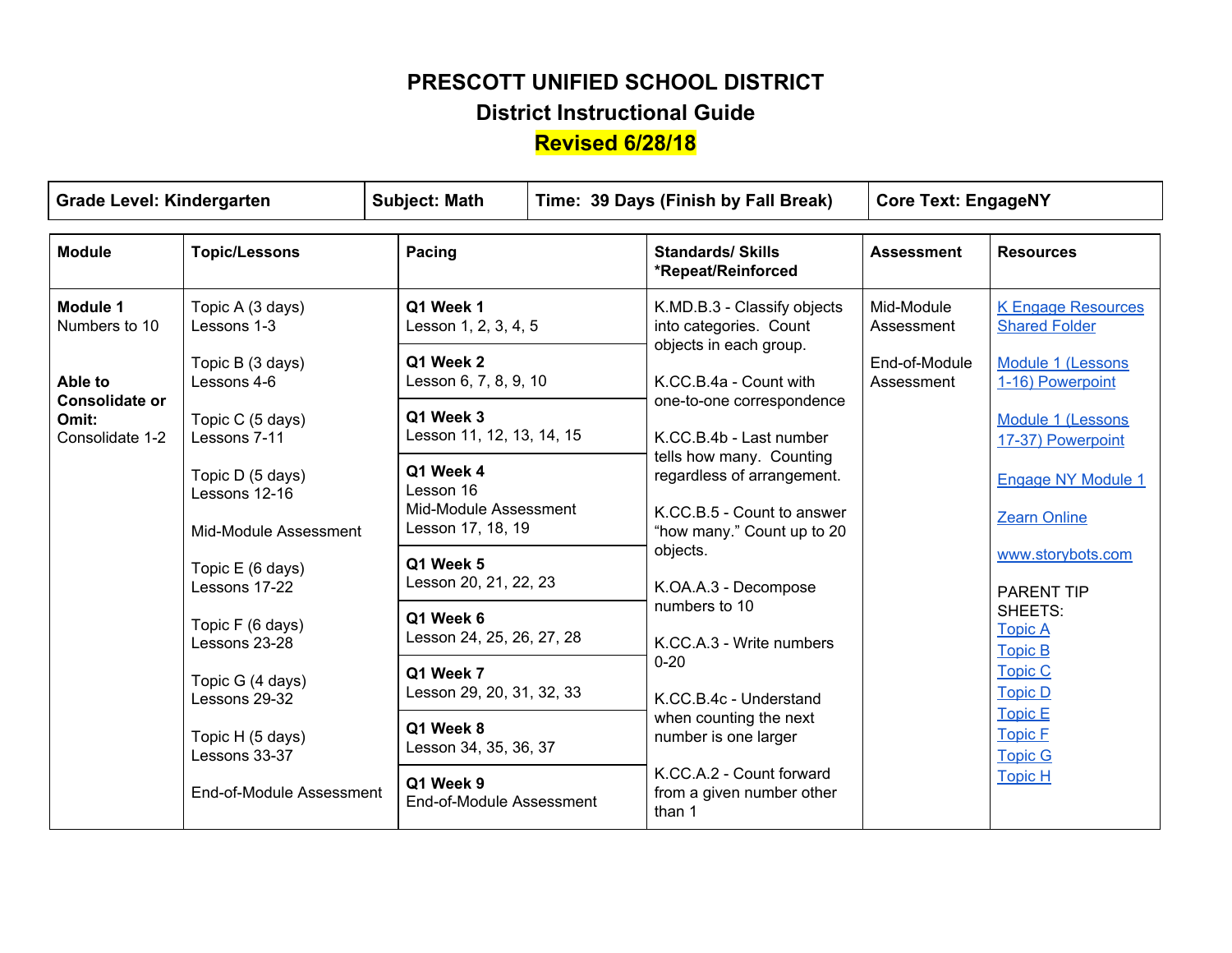### **District Instructional Guide**

| <b>Grade Level: Kindergarten</b>                                                           |                                                                                                                                    | <b>Subject: Math</b><br>Time: 11 Days |                                                                                                   |                                                                                                                                                                                                                                                                                                                                                                                                   | <b>Core Text: EngageNY</b>  |                                                                                                                                              |
|--------------------------------------------------------------------------------------------|------------------------------------------------------------------------------------------------------------------------------------|---------------------------------------|---------------------------------------------------------------------------------------------------|---------------------------------------------------------------------------------------------------------------------------------------------------------------------------------------------------------------------------------------------------------------------------------------------------------------------------------------------------------------------------------------------------|-----------------------------|----------------------------------------------------------------------------------------------------------------------------------------------|
| <b>Module</b>                                                                              | <b>Topic/Lessons</b>                                                                                                               | Pacing                                |                                                                                                   | <b>Standards/ Skills</b><br>*Repeat/Reinforced                                                                                                                                                                                                                                                                                                                                                    | <b>Assessment</b>           | <b>Resources</b>                                                                                                                             |
| Module 2<br>2-D & 3-D Shapes<br><b>Able to Consolidate</b><br>or Omit:<br>Omit 5<br>Omit 8 | Topic A (5 days)<br>Lessons 1-5<br>Topic B (3 days)<br>Lessons 6-8<br>Topic C (2 days)<br>Lessons 9-10<br>End-of-Module Assessment | Q2 Week 1<br>Q2 Week 2<br>below)      | Lesson 1, 2, 3, 4, 5<br>Lesson 6, 7, 8, 9, 10<br>Q2 Week 3 (continued<br>End-of-Module Assessment | K.G.A.1. Describe objects<br>in the environment using<br>names of shapes, and<br>describe the relative<br>positions of these objects<br>K.G.A.2. Correctly name<br>shapes regardless of their<br>orientations or overall size.<br>K.G.A.3. Identify shapes as<br>two-dimensional or<br>three-dimensional.<br>K.G.B.4. Analyze and<br>compare two- and<br>three-dimensional shapes.<br>K.MD.B.3. * | End-of-Module<br>Assessment | Module 2<br>Powerpoint<br><b>Engage NY</b><br>Module 2<br><b>PARENT TIP</b><br>SHEETS:<br><b>Topic A</b><br><b>Topic B</b><br><b>Topic C</b> |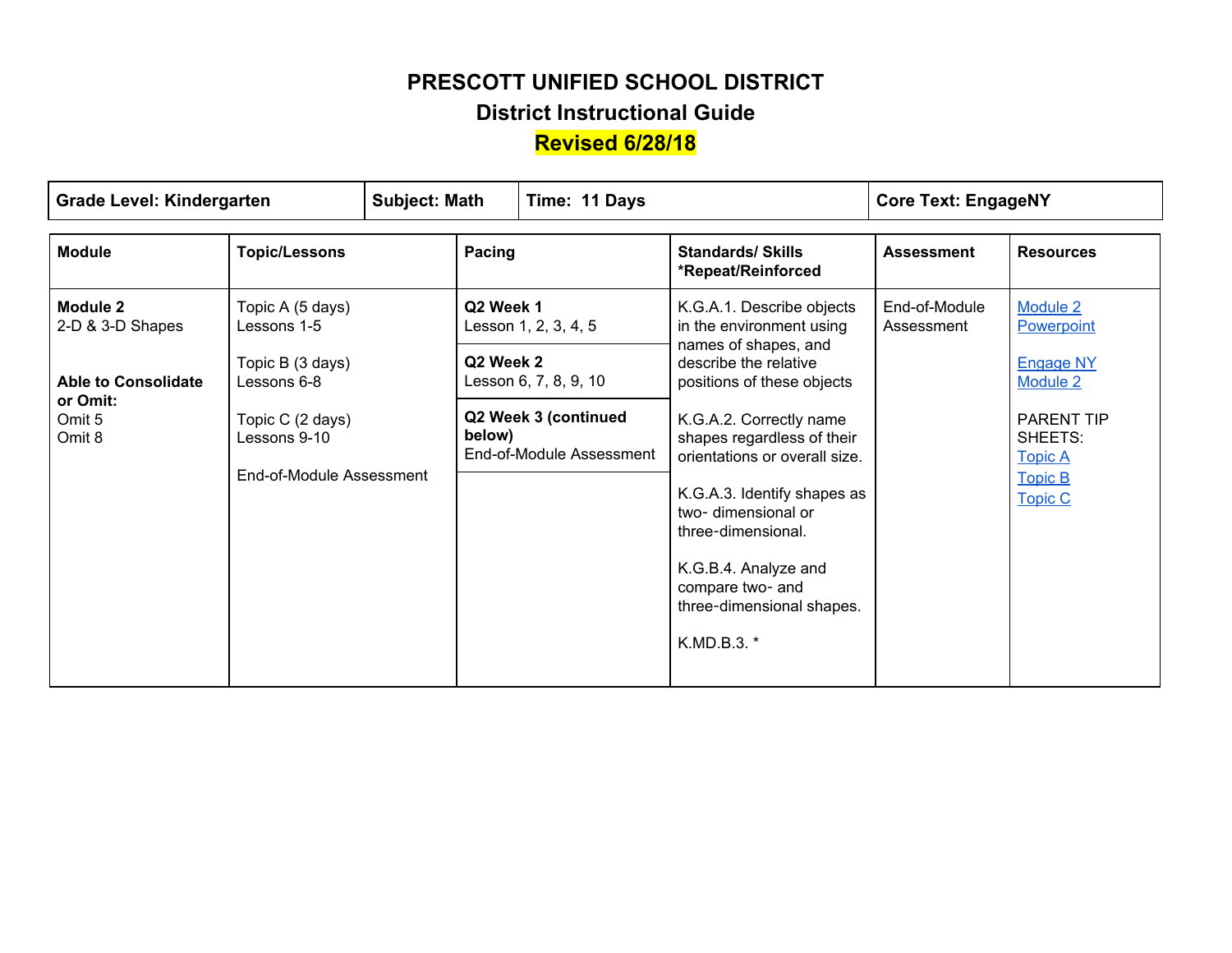#### **District Instructional Guide**

| <b>Grade Level: Kindergarten</b><br><b>Subject: Math</b>                                                                                          |                                                                        | Time: 34 days (Finish by Winter Break) |                                                       |                                               | <b>Core Text: EngageNY</b>                                                                                                                                                                                              |                                                    |                                                |
|---------------------------------------------------------------------------------------------------------------------------------------------------|------------------------------------------------------------------------|----------------------------------------|-------------------------------------------------------|-----------------------------------------------|-------------------------------------------------------------------------------------------------------------------------------------------------------------------------------------------------------------------------|----------------------------------------------------|------------------------------------------------|
| <b>Module</b>                                                                                                                                     | <b>Topic/Lessons</b>                                                   |                                        | Pacing                                                |                                               | <b>Standards/ Skills</b><br>*Repeat/Reinforced                                                                                                                                                                          | <b>Assessment</b>                                  | <b>Resources</b>                               |
| Module 3<br>Topic A (3 days)<br>Comparison of Length,<br>Lessons 1-3<br>Weight, Capacity, and<br>Numbers to 10<br>Topic B (4 days)<br>Lessons 4-7 |                                                                        |                                        | Q2 Week 3 (continued<br>from above)<br>Lesson 1, 2, 3 |                                               | K.MD.A.1 - Describe<br>measurable attributes of an<br>object                                                                                                                                                            | Mid-Module<br>Assessment                           | Module 3 (Lessons<br>1-15) Powerpoint          |
|                                                                                                                                                   |                                                                        |                                        | Q2 Week 4                                             | Lesson 4, 5, 6, 7, 8                          | K.MD.A.2 - Compare<br>objects using measurable                                                                                                                                                                          | End-of-Module<br>Assessment                        | Module 3 (Lessons<br>$16-32)$                  |
| Able to Consolidate or<br>Omit:<br>Omit 7                                                                                                         | Topic C (5 days)<br>Lessons 8-12<br>Topic D (3 days)<br>Lessons 13-15  |                                        | Q2 Week 5<br>Lesson 9, 10, 11, 12                     |                                               | attributes<br>K.CC.B.4c - Understand                                                                                                                                                                                    |                                                    | <b>Engage NY</b><br>Module 3                   |
| Consolidate 13-15<br>Omit 14, 15                                                                                                                  |                                                                        |                                        | Q <sub>2</sub> Week 6<br>Lesson 13, 14                |                                               | when counting the next<br>number is one larger<br>K.CC.B.5 - Count to<br>answer "how many." Count<br>up to 20 objects.<br>K.CC.6 - Compare groups<br>of objects using "greater<br>than", "less than", and<br>"equal to" |                                                    | www.storybots.co<br>m                          |
| Omit 16                                                                                                                                           | Mid-Module Assessment<br>Topic E (4 days)                              |                                        | Q2 Week 7                                             | Lesson 15, 16, 17, 18, 19                     |                                                                                                                                                                                                                         |                                                    | <b>PARENT TIP</b><br>SHEETS:<br><b>Topic A</b> |
|                                                                                                                                                   | Lessons 16-19<br>Topic F (5 days)<br>Lessons 20-24<br>Topic G (4 days) | Q2 Week 8                              | Lesson 20, 21, 22, 23, 24                             |                                               |                                                                                                                                                                                                                         | <b>Topic B</b><br><b>Topic C</b><br><b>Topic D</b> |                                                |
|                                                                                                                                                   |                                                                        | Q <sub>2</sub> Week 9                  | Lesson 25, 26, 27, 28, 29                             |                                               |                                                                                                                                                                                                                         | <b>Topic E</b><br><b>Topic F</b><br><b>Topic G</b> |                                                |
|                                                                                                                                                   | Lessons 25-28<br>Topic H (4 days)<br>Lessons 29-32                     |                                        | <b>Q2 Week 10</b>                                     | Lesson 30, 31, 32<br>End-of-Module Assessment | K.CC.7 - Compare two<br>numbers between 0 and 10<br>as written numerals                                                                                                                                                 |                                                    | <b>Topic H</b>                                 |
|                                                                                                                                                   | End-of-Module<br>Assessment                                            |                                        |                                                       |                                               |                                                                                                                                                                                                                         |                                                    |                                                |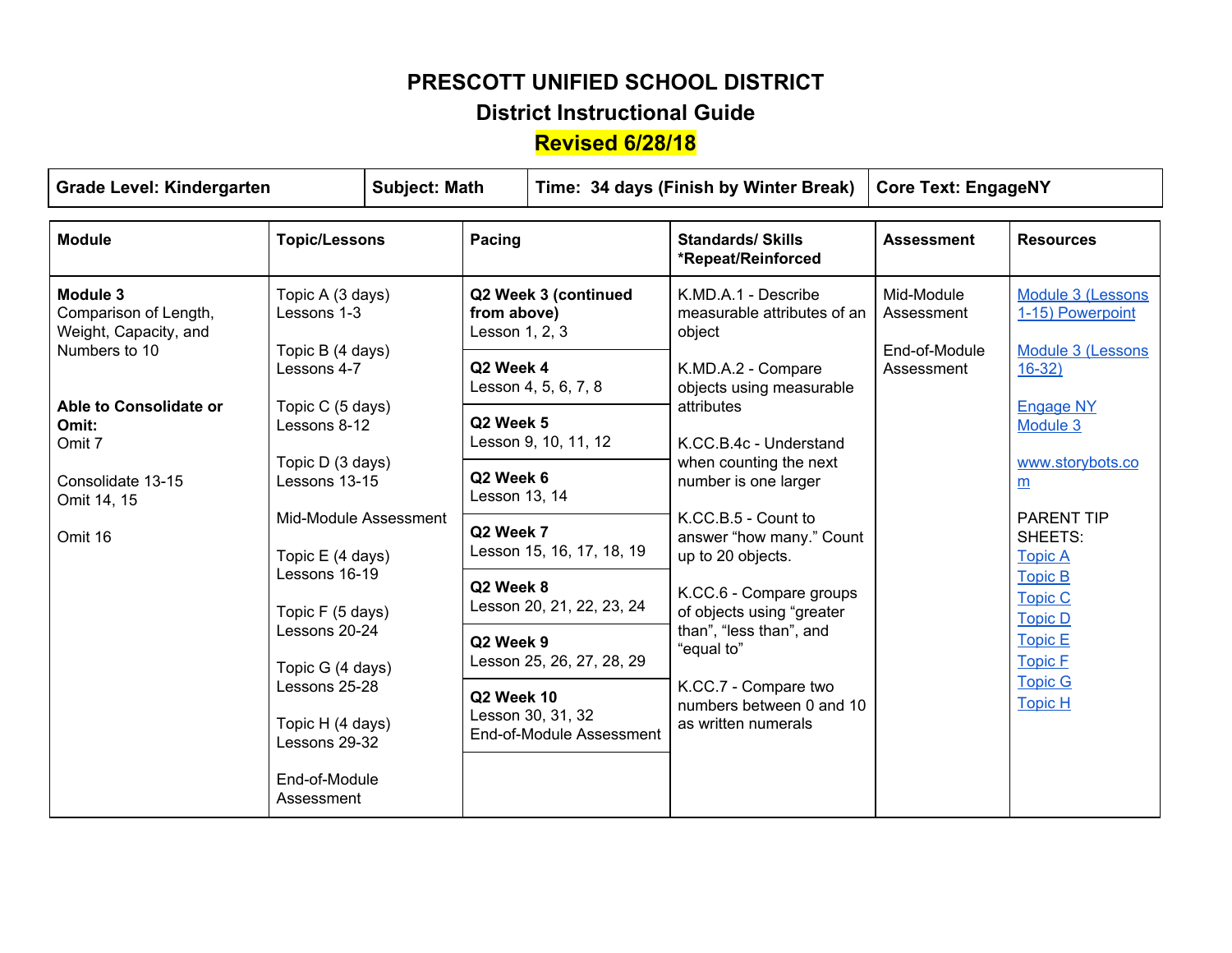#### **District Instructional Guide**

| <b>Grade Level: Kindergarten</b>                                                                                                   |                                                                                                                                                                                                          | <b>Subject: Math</b> |                                    |                                                                                              | Time: 43 Days (Finish by Spring Break)                                                                                                                                                                                                                                | <b>Core Text: EngageNY</b>  |                                                    |
|------------------------------------------------------------------------------------------------------------------------------------|----------------------------------------------------------------------------------------------------------------------------------------------------------------------------------------------------------|----------------------|------------------------------------|----------------------------------------------------------------------------------------------|-----------------------------------------------------------------------------------------------------------------------------------------------------------------------------------------------------------------------------------------------------------------------|-----------------------------|----------------------------------------------------|
| <b>Module</b>                                                                                                                      | <b>Topic/Lessons</b>                                                                                                                                                                                     |                      | Pacing                             |                                                                                              | <b>Standards/ Skills</b><br>*Repeat/Reinforced                                                                                                                                                                                                                        | <b>Assessment</b>           | <b>Resources</b>                                   |
| Module 4<br>Topic A (6 days)<br>Number Pairs, Addition and<br>Lessons 1-6<br>Subtraction to 10<br>Topic B (6 days)<br>Lessons 7-12 |                                                                                                                                                                                                          | Q3 Week 1            |                                    | K.0A.A.1. Represent<br>Lesson 1, 2, 3, 4, 5<br>addition and subtraction<br>in multiple ways. |                                                                                                                                                                                                                                                                       | Mid-Module<br>Assessment    | Module 4 (Lessons<br>1-24) Powerpoint              |
|                                                                                                                                    |                                                                                                                                                                                                          |                      | Q3 Week 2<br>Lesson 6, 7, 8, 9, 10 |                                                                                              | K.0A.A.2. Solve addition<br>and subtraction word<br>problems.                                                                                                                                                                                                         | End-of-Module<br>Assessment | Module 4 (Lessons<br>25-41) Powerpoint             |
| Omit:<br>Consolidate 16-17                                                                                                         | Able to Consolidate or<br>Topic C (6 days)<br>Lessons 13-18                                                                                                                                              |                      | Q3 Week 3<br>Lesson 11, 12, 13     |                                                                                              |                                                                                                                                                                                                                                                                       |                             | <b>Engage NY</b><br>Module 4                       |
| (word problems)<br>Consolidate 29-30 & 35-36                                                                                       | Topic D (6 days)<br>Lessons 19-24                                                                                                                                                                        | Q3 Week 4            |                                    | Lesson 14, 15, 16, 17, 18                                                                    | K.0A.A.3. Decompose<br>numbers less than or<br>equal to 10 into pairs in<br>more than one way.<br>K.0A.A.4. For any<br>number from 1 to 9, find<br>the number that makes<br>10 when added to the<br>given number.<br>K.0A.A.5. Fluently add<br>and subtract within 5. |                             | <b>PARENT TIP</b><br>SHEETS:                       |
|                                                                                                                                    | Mid-Module Assessment<br>Topic E (4 days)<br>Lessons 25-28<br>Topic F (4 days)<br>Lessons 29-32<br>Topic G (4 days)<br>Lessons 33-36<br>Topic H (5 days)<br>Lessons 37-41<br>End-of-Module<br>Assessment |                      | Q3 Week 5                          | Lesson 19, 20, 21, 22, 23                                                                    |                                                                                                                                                                                                                                                                       |                             | <b>Topic A</b><br><b>Topic B</b><br><b>Topic C</b> |
|                                                                                                                                    |                                                                                                                                                                                                          |                      |                                    | Q3 Week 6<br>Lesson 24<br>Mid-Module Assessment<br>25, 26, 27                                |                                                                                                                                                                                                                                                                       |                             | <b>Topic D</b><br><b>Topic E</b><br><b>Topic F</b> |
|                                                                                                                                    |                                                                                                                                                                                                          |                      |                                    |                                                                                              |                                                                                                                                                                                                                                                                       |                             | <b>Topic G</b><br><b>Topic H</b>                   |
|                                                                                                                                    |                                                                                                                                                                                                          |                      | Q3 Week 7                          | Lesson 28, 29-30, 31, 32                                                                     |                                                                                                                                                                                                                                                                       |                             |                                                    |
|                                                                                                                                    |                                                                                                                                                                                                          |                      | Q3 Week 8                          | Lesson 33, 34, 35-36, 37, 38                                                                 |                                                                                                                                                                                                                                                                       |                             |                                                    |
|                                                                                                                                    |                                                                                                                                                                                                          |                      | Q3 Week 9                          | Lesson 39, 40, 41<br>End-of-Module Assessment                                                |                                                                                                                                                                                                                                                                       |                             |                                                    |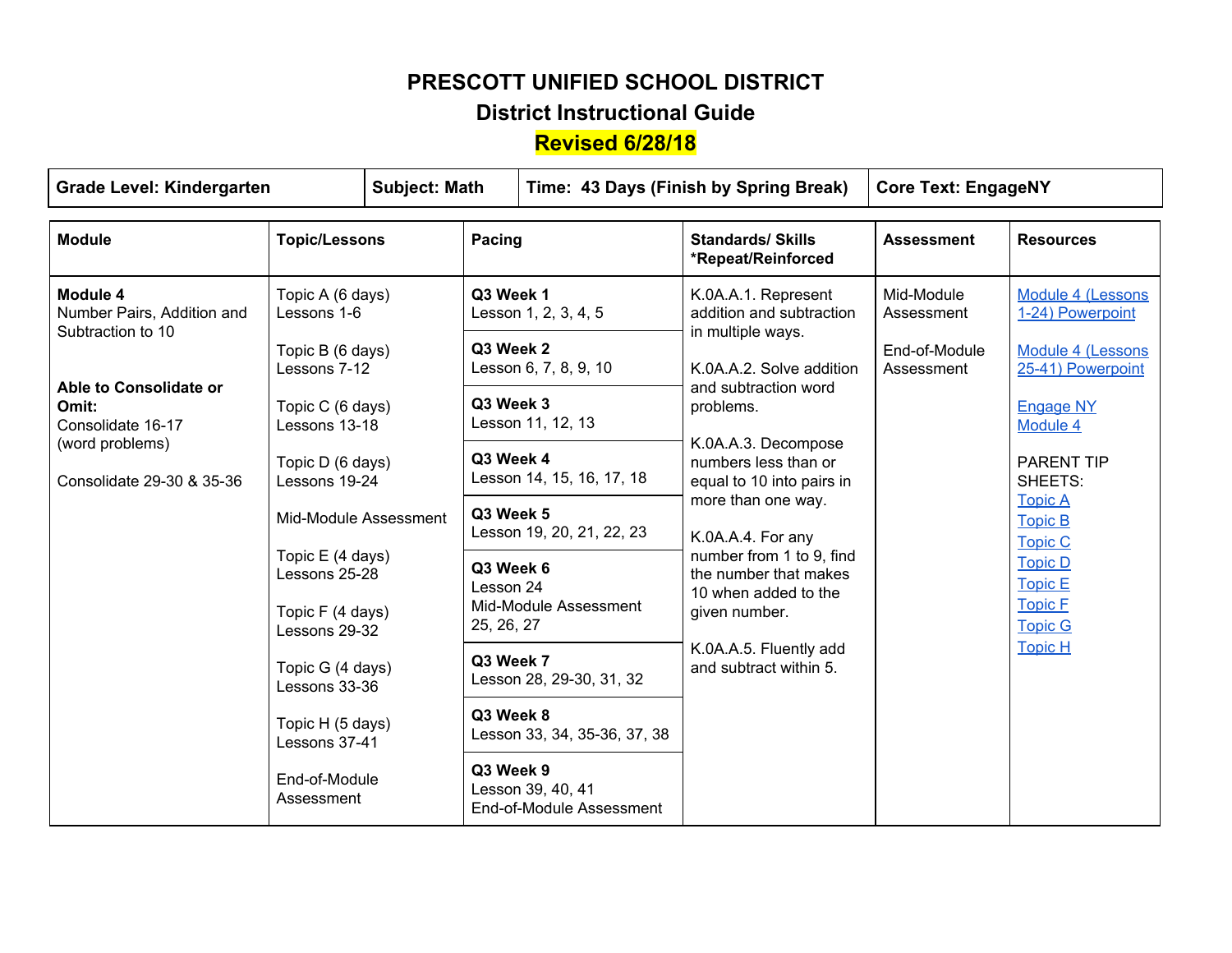#### **District Instructional Guide**

| <b>Grade Level: Kindergarten</b>                                                              |                                                                                                                                                        | <b>Subject: Math</b>                                                    |  | Time: 26 days                                                                                                                                                                                                                                                                                                                                                                                                                         | <b>Core Text: EngageNY</b>                              |                                                                                                                                                        |
|-----------------------------------------------------------------------------------------------|--------------------------------------------------------------------------------------------------------------------------------------------------------|-------------------------------------------------------------------------|--|---------------------------------------------------------------------------------------------------------------------------------------------------------------------------------------------------------------------------------------------------------------------------------------------------------------------------------------------------------------------------------------------------------------------------------------|---------------------------------------------------------|--------------------------------------------------------------------------------------------------------------------------------------------------------|
| <b>Module</b>                                                                                 | <b>Topic/Lessons</b>                                                                                                                                   | Pacing                                                                  |  | <b>Standards/ Skills</b><br>*Repeat/Reinforced                                                                                                                                                                                                                                                                                                                                                                                        | <b>Assessment</b>                                       | <b>Resources</b>                                                                                                                                       |
| Module 5<br>Numbers 10-20 and<br>Counting to 100                                              | Topic A (5 days)<br>Lessons 1-5                                                                                                                        | Q4 Week 1<br>Lesson 1, 2, 3, 4, 5                                       |  | K.CC.A.1 - Count to 100 by 10s and 1s<br>K.NBT.A.1 - Compose and Decompose                                                                                                                                                                                                                                                                                                                                                            | Mid-Module<br>Assessment<br>End-of-Module<br>Assessment | Module 5 (Lessons<br>1-14) Powerpoint                                                                                                                  |
| Able to<br><b>Consolidate or</b><br>Omit:<br><b>Omit Problem Sets</b><br>$15 - 17$<br>Omit 19 | Topic B (4 days)<br>Lessons 6-9<br>Topic C (5 days)<br>Lessons 10-14<br>Mid-Module Assessment<br>Topic D (5 days)<br>Lessons 15-19<br>Topic E (5 days) | Q4 Week 2<br>Lesson 6, 7, 8, 9, 10                                      |  | 11-19 into tens and ones<br>K.NBT.B.2 - Understand addition and<br>subtraction within 10 using place value<br>K.CC.B.4a - Count with one-to-one<br>correspondence<br>K.CC.B.4b - Last number tells how<br>many. Counting regardless of<br>arrangement.<br>K.CC.B.4c - Understand when counting<br>the next number is one larger<br>K.CC.B.5 - Count to answer "how<br>many." Count up to 20 objects.<br>K.CC.A.3 - Write numbers 0-20 |                                                         | Module 5 (Lessons<br>15-24) Powerpoint                                                                                                                 |
|                                                                                               |                                                                                                                                                        | Q4 Week 3<br>Mid-Module Assessment<br>Lesson 11, 12, 13, 14             |  |                                                                                                                                                                                                                                                                                                                                                                                                                                       |                                                         | <b>Engage NY</b><br>Module 5<br><b>PARENT TIP</b><br>SHEETS:<br><b>Topic A</b><br><b>Topic B</b><br><b>Topic C</b><br><b>Topic D</b><br><b>Topic E</b> |
|                                                                                               |                                                                                                                                                        | Q4 Week 4<br>Lesson 15, 16, 17, 18, 19                                  |  |                                                                                                                                                                                                                                                                                                                                                                                                                                       |                                                         |                                                                                                                                                        |
|                                                                                               |                                                                                                                                                        | Q4 Week 5<br>Lesson 20, 21, 22, 23                                      |  |                                                                                                                                                                                                                                                                                                                                                                                                                                       |                                                         |                                                                                                                                                        |
|                                                                                               | Lessons 20-24<br>End-of-Module<br>Assessment                                                                                                           | Q4 Week 6 (continued<br>below)<br>Lesson 24<br>End-of-Module Assessment |  |                                                                                                                                                                                                                                                                                                                                                                                                                                       |                                                         |                                                                                                                                                        |
|                                                                                               |                                                                                                                                                        |                                                                         |  | K.CC.A.2 - Count forward from given<br>number                                                                                                                                                                                                                                                                                                                                                                                         |                                                         |                                                                                                                                                        |

| <sup>∣</sup> Grade Level: Kindergarten<br><b>Subject: Math</b><br>Time: 9 days | <b>Core Text: EngageNY</b> |
|--------------------------------------------------------------------------------|----------------------------|
|--------------------------------------------------------------------------------|----------------------------|